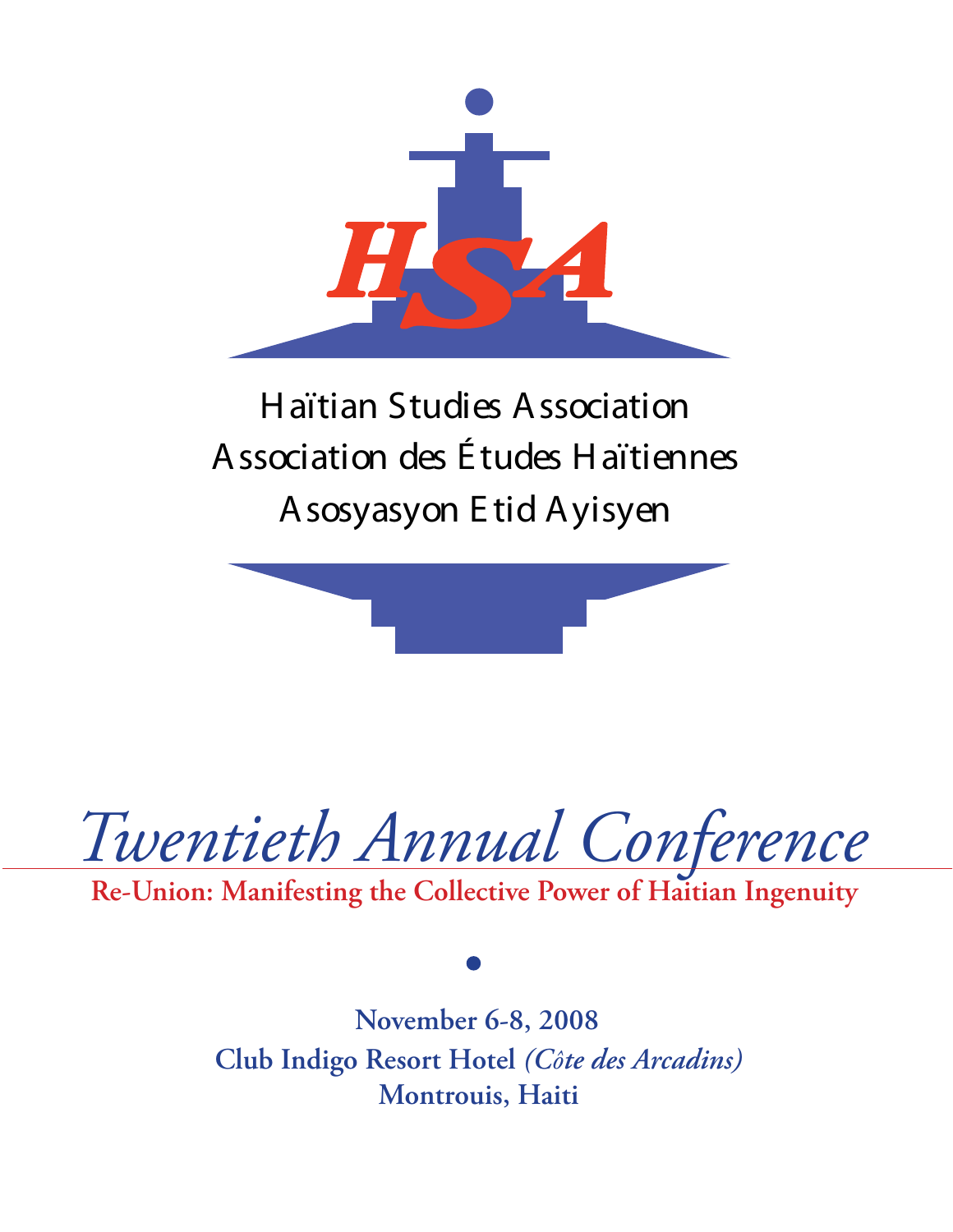

H aïtian Studies A ssociation A ssociation des É tudes H aïtiennes A sosyasyon E tid A yisyen



*This year, we thought it fitting to celebrate this important anniversary in Haiti, the land that fuels our intellectual pursuits, feeds our souls, and spurs us to act.*

**On behalf** of the Board of Directors of the Haitian Studies Association, I would like to welcome you to the association's 20th Annual Conference, Re-Union: Manifesting the Collective Power of Haitian Ingenuity. Twenty years ago, a group of scholars and activists, concerned with the future of Haiti, came together to create a forum for understanding and analyzing the social, economic, political, and cultural forces that have shaped contemporary Haitian society. For twenty years, HSA's annual conference has convened over 150 established and emerging scholars who study Haiti and Haitians; and through our collective effort, we have created an emerging field of study that is finding its place in the academy in the United States and abroad.

This year, we thought it fitting to celebrate this important anniversary in Haiti, the land that fuels our intellectual pursuits, feeds our souls, and spurs us to act. In the wake of the economic, humanitarian, and environmental catastrophes that Haiti has experienced this year, we come in solidarity with the people of Haiti who are struggling to rebuild their lives, and in support of the myriad efforts being undertaken by the government, the private, and civil society sectors to reconstruct the country for the short and long-term. Indeed, as suggested by the theme of the conference, the effort to rebuild Haiti calls for ingenuity, human agency, and the deployment of our collective strengths. It is our hope that the conference will inspire us to do our part in rebuilding Haiti through the ideas presented in the panels, the plenary session on Haiti's reconstruction, the courageous and talented individuals and institutions we will honor.

A conference never comes together by fiat, but by the hard work of many people. As such, we owe a great debt of gratitude to the conference Co-Chairs, Guerda Nicolas, Josiane Hudicourt-Barnes, Kesner Pharel and Rachel Doucet; to Marc Prou, the Executive Director of HSA and to Shauna Marie Murray, Conference Coordinator extraordinaire. Our deepest thanks to all of the members of the Twentieth Anniversary Conference Committee listed in the back of your program.

Again, welcome and we look forward to a great conference!

Guitele Nicoleau, Ed.D President, Haitian Studies Association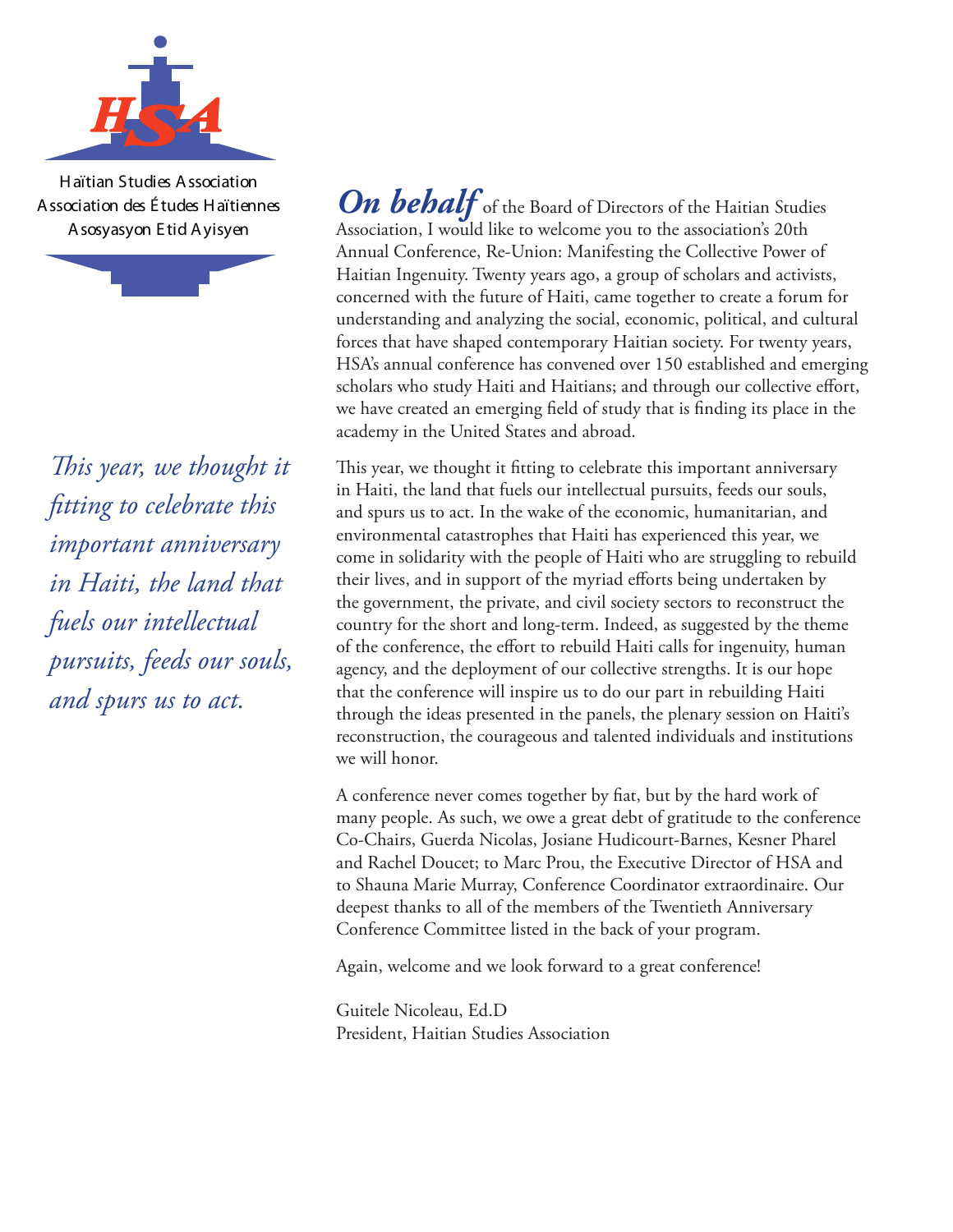# *Conference Program*

# **Thursday, November 6, 2008**

| $3:00 - 6:30$ pm                    | Registration<br>Entrance at Club Indigo                                                                                                                                                                                                                                                                                                                                                                                                                                                                   |
|-------------------------------------|-----------------------------------------------------------------------------------------------------------------------------------------------------------------------------------------------------------------------------------------------------------------------------------------------------------------------------------------------------------------------------------------------------------------------------------------------------------------------------------------------------------|
| $6:30 - 8:30$ pm                    | <b>President's Opening Reception</b><br>Location: Le Gargantua<br>Musical Performance:<br>Mizik Savant Ayisyen:<br>A Performance of music by Twentieth Century Haitian Composers<br>• Mary Procopio, Mott Community College, Lainsburg, Michigan<br>• Rebecca Dirksen, University of California, Los Angeles, California<br>• Père David César, Saint Trinity Trade School and Music School, Port-au-<br>Prince<br>• Bernadette Williams, Saint Trinity Trade School and Music School, Port-<br>au-Prince |
|                                     | Friday, November 7, 2008                                                                                                                                                                                                                                                                                                                                                                                                                                                                                  |
| $7:00 - 9:00$ am                    | <b>Breakfast</b><br>Location: Le Gargantua                                                                                                                                                                                                                                                                                                                                                                                                                                                                |
| $7:00 - 8:30$ am                    | <b>Board Meeting</b> Haitian Studies Association Board Members Only<br>Location: Le Gargantua                                                                                                                                                                                                                                                                                                                                                                                                             |
| $8:00 \text{ am} - 4:30 \text{ pm}$ | Registration<br>Entrance at Club Indigo                                                                                                                                                                                                                                                                                                                                                                                                                                                                   |
| $9:00 - 9:30$ am                    | <b>Opening Ceremony</b><br>Location: L'Amphigouri<br>Speakers:<br>· Guitèle Nicoleau, President, Haitian Studies Association<br>• Guerda Nicolas, Vice-President, Haitian Studies Association                                                                                                                                                                                                                                                                                                             |
| $9:30 - 10:30$ am                   | <b>Opening Keynote Address</b><br>Presenter:<br>• Dr. Carole Berotte Joseph, President, MassBay Community College,<br>Wellesley, Massachusetts<br>Keynote Speaker:<br>· Dr. Mirlande Manigat, Vice Rector, Université Quisqueya, Port-au-<br>Prince, Haiti                                                                                                                                                                                                                                                |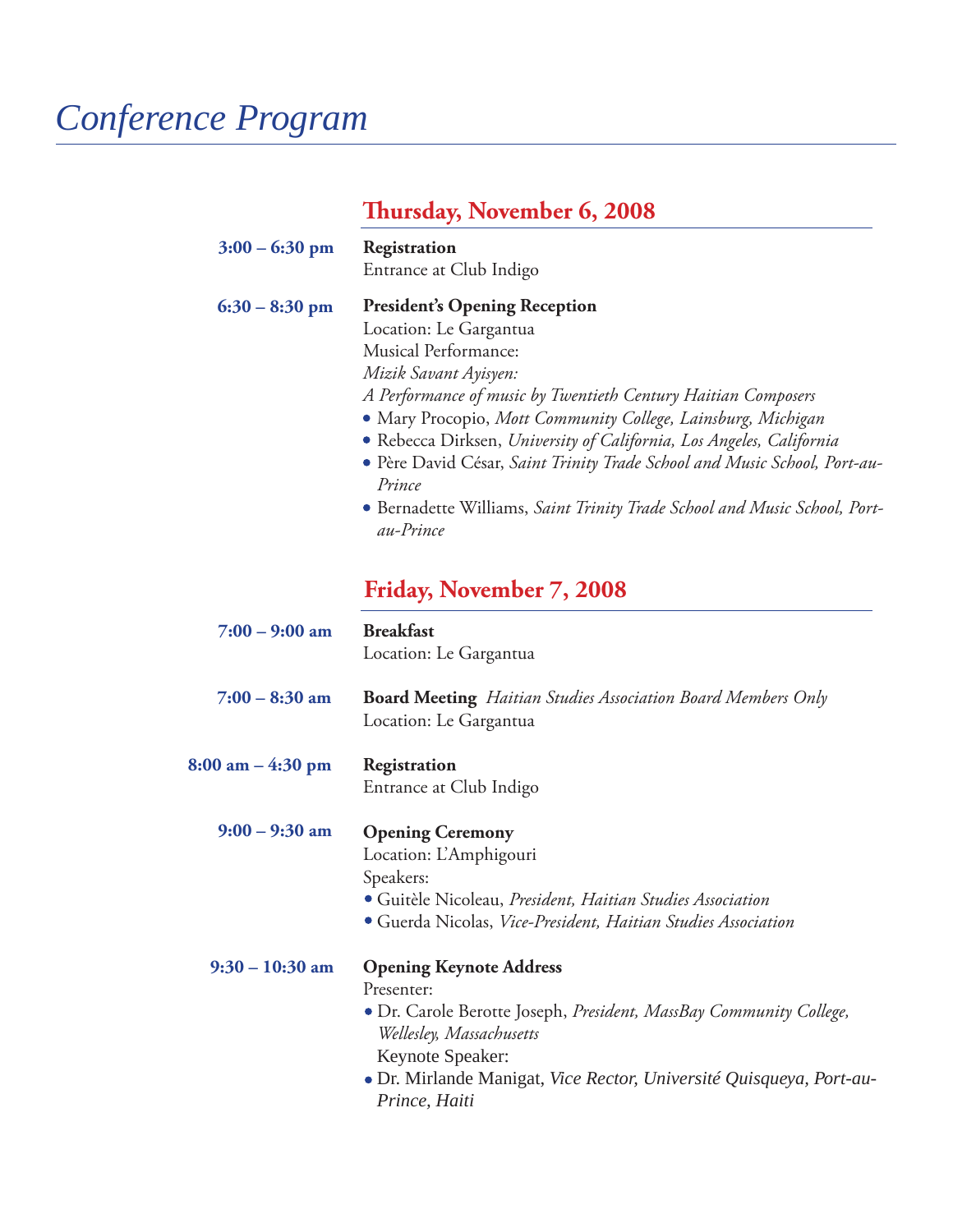| $10:30 - 10:45$ am Coffee Break |                           |
|---------------------------------|---------------------------|
|                                 | Location: Passage du Vent |

**Concurrent Sessions: 1 10:45 – 12:00 pm**

#### **Session 1-A:**

#### **ROUNDTABLE : Activating the Haitian Diaspora through International Inter-Institutional Collaboration**

Location: Salle Délugé

Panelists:

- Michele Anglade, *Florida International University College of Law*
- Marisol Floren-Romero, *Florida International University College of Law*
- Margaret Maisel, *Florida International University*
- Roxane Dimanche, *Ecole Supérieure Catholique de Droit de Jérémie*
- Troy Elder, *Florida International University*
- Brooke Wooldrige, *Digital Library of the Caribbean*

## **Session 1-B:**

## **Global Policies in Haiti**

Location: Salle Saut D'eau Chair: Tatiana K. Wah, *New School University, New York*

Panelists:

- Jana Evans Braziel, *University of Cincinnati,"Klowox, se asid bateri": Haitian Hunger, Food Economies, Global Divides*
- Pierre Minn, *McGill University, The Coordination and Uncoordination of International Medical Aid in Northern Haiti*
- James Eliscar, *UMass Boston, Haitian Refugees and Protections: How the United States have undermined the Humanitarian Purpose and Failed to Protect them*
- Patricia Cedeño-Zamor, *Wheelock College, Boston, MA, Adaptation Experiences among Haitian Immigrant/Refugee Women Living in Boston*

### **Session 1-C:**

## **Patrimony of Haitian Ingenuity: A Necessity for Development**

Location: Salle Tigodet

Chair: LeGrace Benson, *Arts of Haiti Research Project* Panelists:

- Gerdès Fleurant, *Foundation Gawouginou, Mirebalais*
- Frederick Mangonès, *Mangones Architecture*
- Florence Sergile, *Florida University*
- Lois Wilcken, *Troupe Makandal*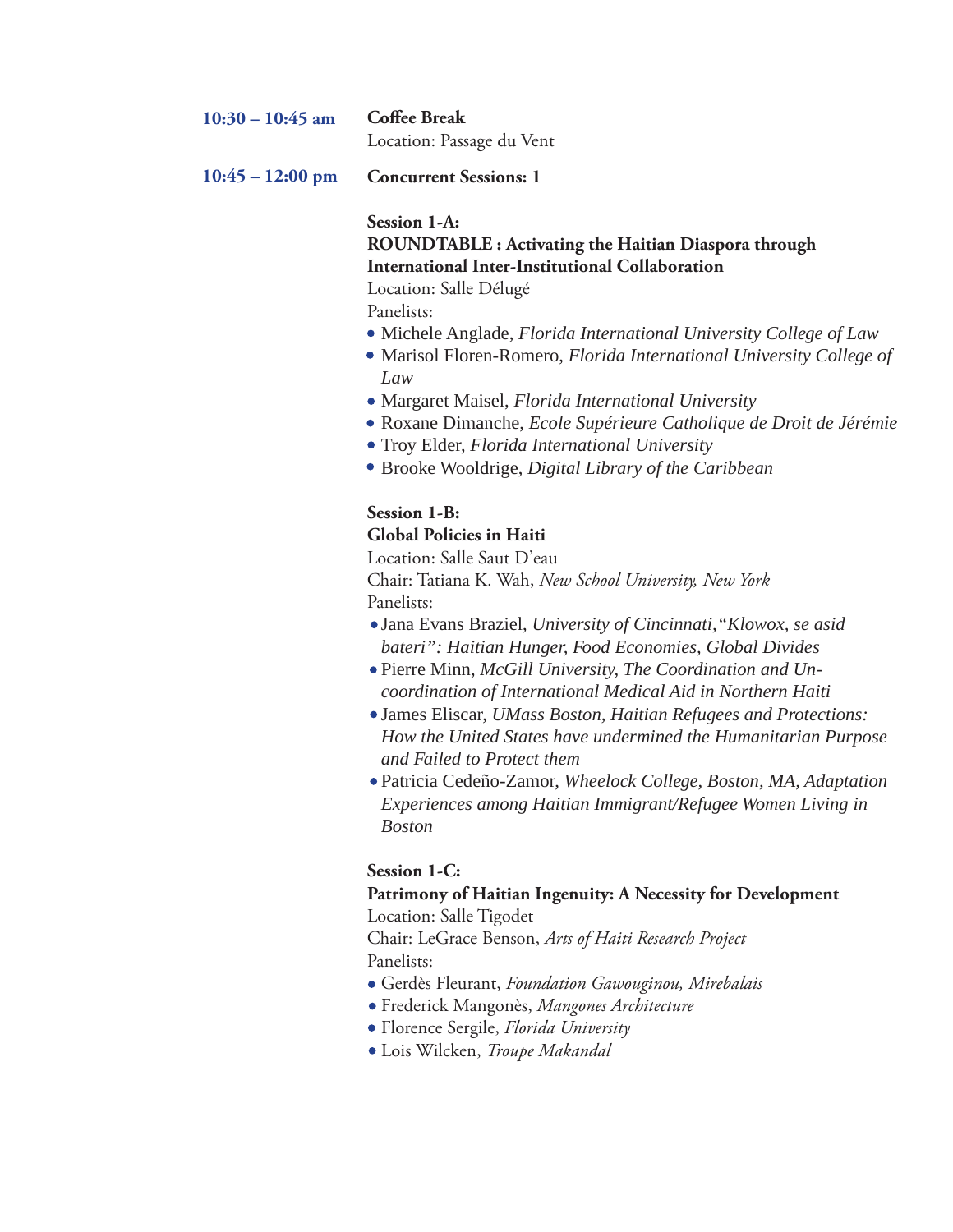#### **Session 1-D:**

#### **School, Language and Society in Haiti**

Location: Salle Lanzac

Chair: Marc Prou, *University of Massachusetts, Boston* Panelists:

- Pierre Enocque François, *Université Paris X Nanterre, Système éducatif, les enfants et les jeunes de la rue et inégalités sociales en Haiti*
- Pierre Michel Laguerre, *Ministère de l'éducation, Histoire de l'éducation et inégalités des chances scolaires en Haiti*
- Harry Dumay, *Harvard University, L'évolution et le rôle de l'Université du 21ème siècle dans un pays en voie de dévelopement*
- Albert Valdman, *Indiana University, Geneviève Auguste and Vilaire Chéry* Editions Haïtiennes, *Vers l'élaboration d'un dictionnaire bilingue scolaire*

#### **Lunch 12:00 – 1:30 pm**

Location: Le Gargantua

#### **Concurrent Sessions-2 1:30 – 2:45 pm**

#### **Session 2-A:**

### **Yon brase lide sou kriz lavi chè a koz konsekans ak solisyon** Location: Salle Saut D'eau Chair: Mark Schuller, *York College, CUNY*

Panelists:

- Georges Werleigh, *University of Fondwa*
- Fritz Deshomme, *Université d'Etat d'Haïti*
- Bernard Ethéart, *Institut national reforme agraire (INRA)*
- Camille Chalmers, *Université d'Etat d'Haïti*

### **Session 2-B:**

### **1793: The Crucial Year of the Haitian Revolution**

Location: Salle Déluge

Chair: Dominique Rogers, *Université Des Antilles et de la Guyane* Panelists:

- Jeremy D. Popkin, *University of Kentucky A New Look at the Events of 20 June 1793*
- Elizabeth Colwill, *San Diego State University, Gendering the June Days: Race, Masculinity and Slave Emancipation in Saint-Domingue*
- Aletha Stahl, *Earlham College Richmond, IN. "Enfants de l'Amérique": Revolutionizing Creole Citizenship in the Press, 1793*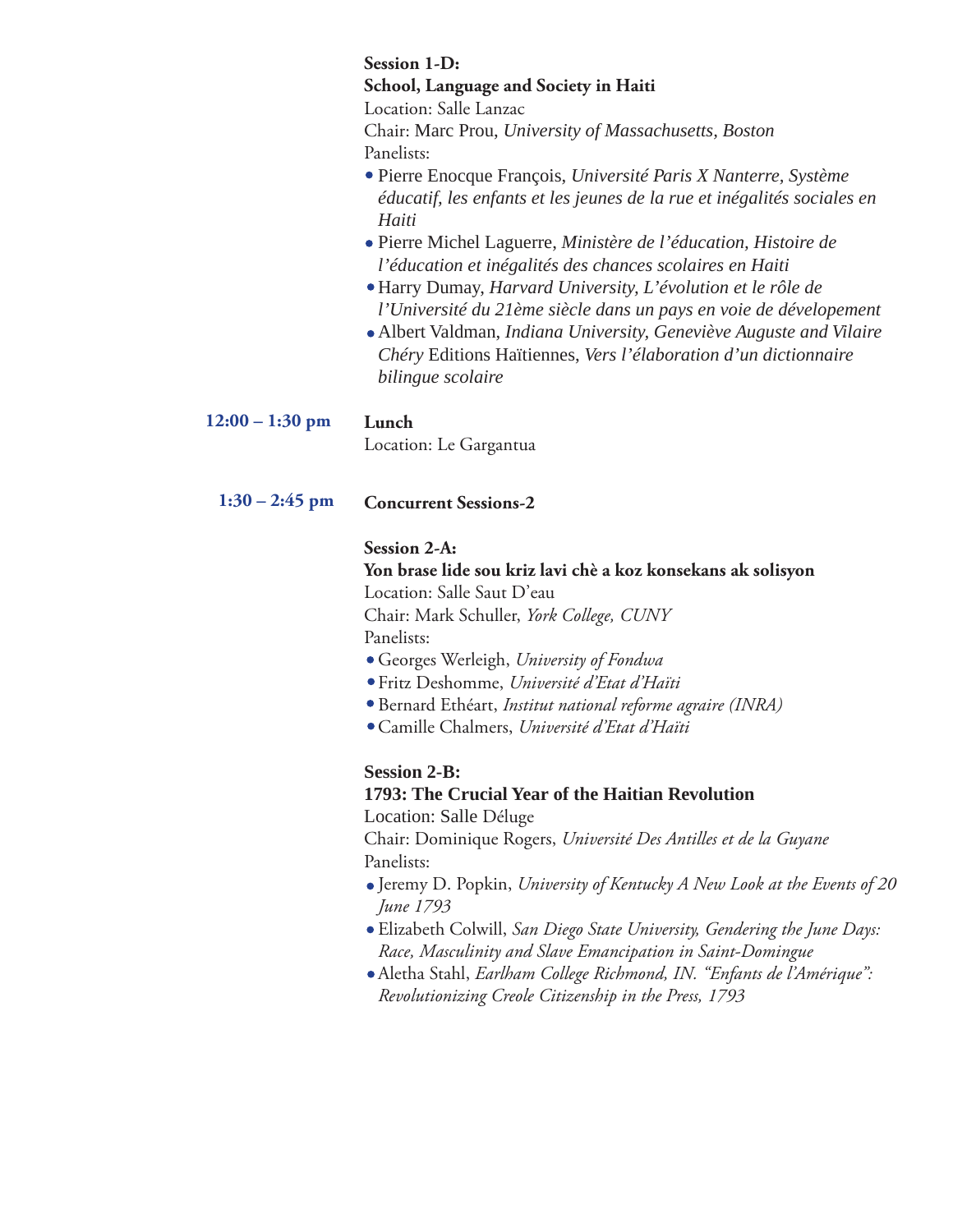**Session 2-C:** 

#### **US-Haiti Higher Education Partnership Program: Increasing Haiti's Higher Education Capacity to Meet Human Resources and Development Needs**

Location: Salle Lanzac

Chair: Hervé Jean-Charles, *USAID*

Panelists:

- Alix Cantave, *Trotter Institute, University of Massachusetts, Boston*
- Florence Sergile, *University of Florida*
- Marie Carline Merisier, *INAGHEI*
- Patrick Guilbaud, *Virginia Tech*
- Patrick Attié, *École Supérieure d'Infotronic d'Haiti*
- Audalbert Bien-aimé, *Faculté d'Agronomie et de Médecine Vétérinaire*
- Francel St. Hillien, *INAGHEI*
- Bruner Clotaire, *Université Quisqueya*
- Nii Adote Abrahams, *Missouri Southern State University*

### **Session 2-D: ROUNDTABLE: Remittances for Development**

Location: Salle Tigodet

Chair: Katleen Felix, *Project Manager Remittance Enhancement program (USA) Fonkoze*

Panelists:

- James Edwin Woolley, *USAID Haiti*
- Jempsy Fils-Aimé, *IDB*
- Father Philippe Joseph, *Fonkoze and UNIF*

#### **Coffee Break 2:45 – 3:00 pm**

Location: Passage du Vent

**Concurrent Sessions-3 3:00 – 4:15 pm**

#### **Session 3–A:**

**Enseigner, traduire, communiquer l'ingéniosité haïtienne: Texte, image, technologie au service de la culture haïtienne**

Location: Salle Lanzac

Chair: Carolyn Shread, *Mount Holyoke College* Panelists:

- Carolyn Shread, *Mount Holyoke College, De l'ingéniosité de la traduction: Les Rapaces/The Raptors de Marie Vieux-Chauvet*
- Nicole Vaget, *Mount Holyoke College, Digital Story Telling: A New Way to Study Poetry, Art and History*
- Dieulermesson Petit-Frère, *L'Université d'Etat d'Haïti, Reconstruire l'identité haïtienne: entre individualisme et collectivisme*
- Maurice Joseph, *Lycée Lamennais de Saint-Louis-du Nord, Narrativité et fictionnalité dans La dance sur le Volcan de Marie Vieux-Chauvet*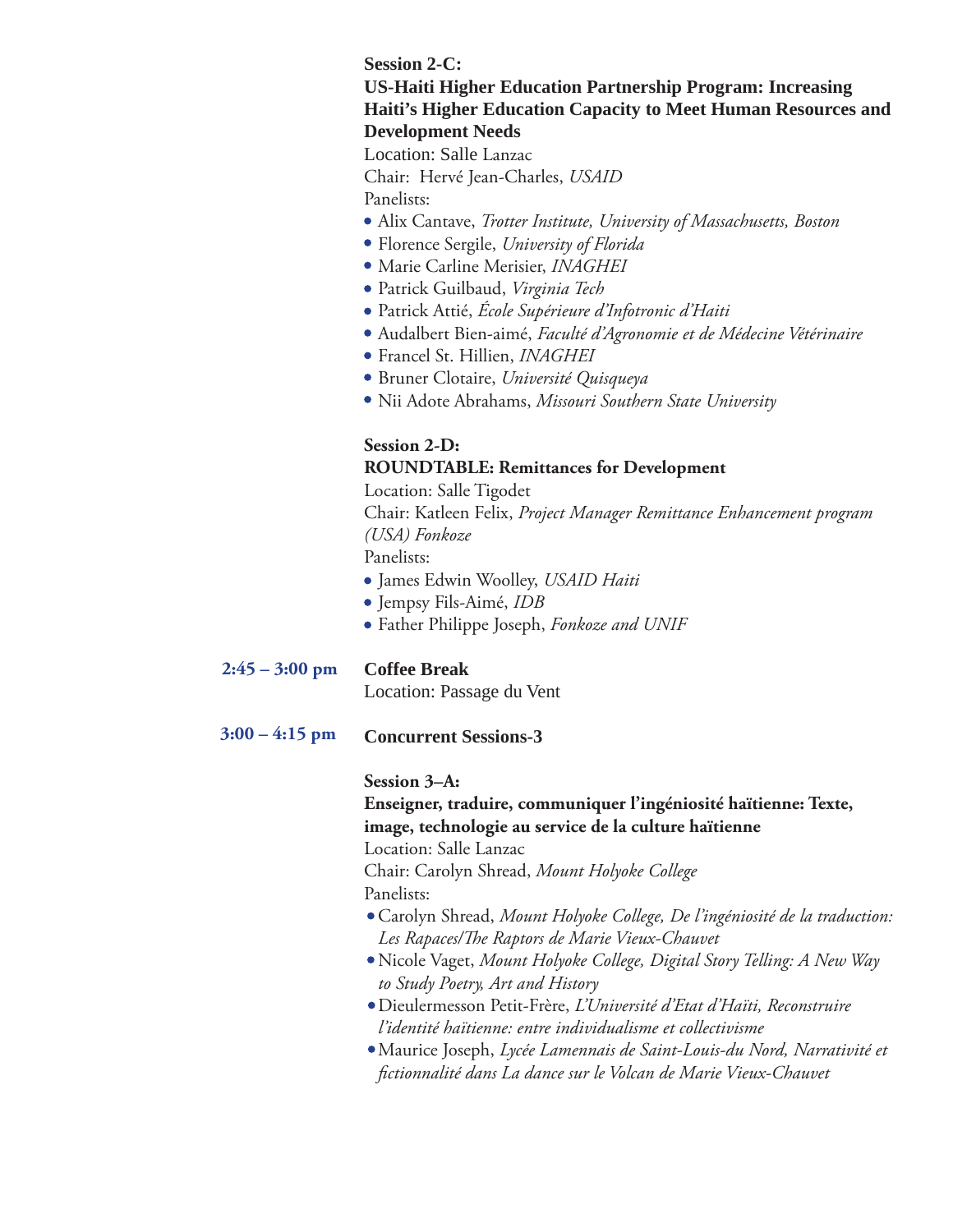#### **Session 3–B:**

#### **Governance and Haiti's Challenge**

Location: Salle Saut D'eau

Chair: François Pierre- Louis, *Queens College, CUNY* Panelists:

- Raymond Valcin, *University of the West Indies*
- Jean Victor Généus, *LESPWA*
- François Pierre Louis, *Queens College, CUNY*
- Ariel Azael, *Quisqueya University and Ministry of Agriculture*
- Jean Palerme Mathurin, *Premature*

### **Session 3–C:**

#### **Haitian Youth and Ethnic Identity Abroad**

Location : Salle Délugé Chair: Rachelle Doucet, *Independent Consultant*  Panelists:

- Erin Leigh Durban, *University of Arizona, Madivinez, Masisi, and Queer: Articulations by Haitian Immigrants to the United States of Sexuality and Liberation*
- Charlene Désir and Anasthasie Liberiste, *Nova University, Mirror Reflections: Impressions of Haitian Student Identity in Haiti and the U.S.*
- Patrick Sylvain, *Brown University, American Exports: Deportees, Bling Bling and Gang Banging*

### **Session 3-D:**

### **Education Reform**

Location: Salle Tigodet

Chair: Carole Berotte Joseph, *MassBay Community College, Wellesley, MA* Panelists:

- Chantalle F. Verna, *Florida International University, The UNESCO/Haiti Pilot Project in Fundamental Education: A Global Model for (Under) Development, 1948-50*
- Adam Silvia, *Florida International University, Haiti's School for Bitter Rivals: Tensions over Education Reform, 1924-46*
- Marc Prou, *University of Massachusetts, Boston, Attempts at Reforming Education System: The Challenges of Mending the Tapestry, 1979-2004*

#### **Concurrent Session-4 4:30 – 6:00 pm**

### **Session 4-A: Video (Fine-Cut)**

#### **"Poto Mitan: Haitian Women Pillars of the Global Economy** Location: Salle Tigodet

*Project of the University of California, Santa Barbara's Center for Black Studies Research* 

- Renée Bergan, *Tèt Ansanm Productions, New York*
- Mark Schuller, *York College, CUNY*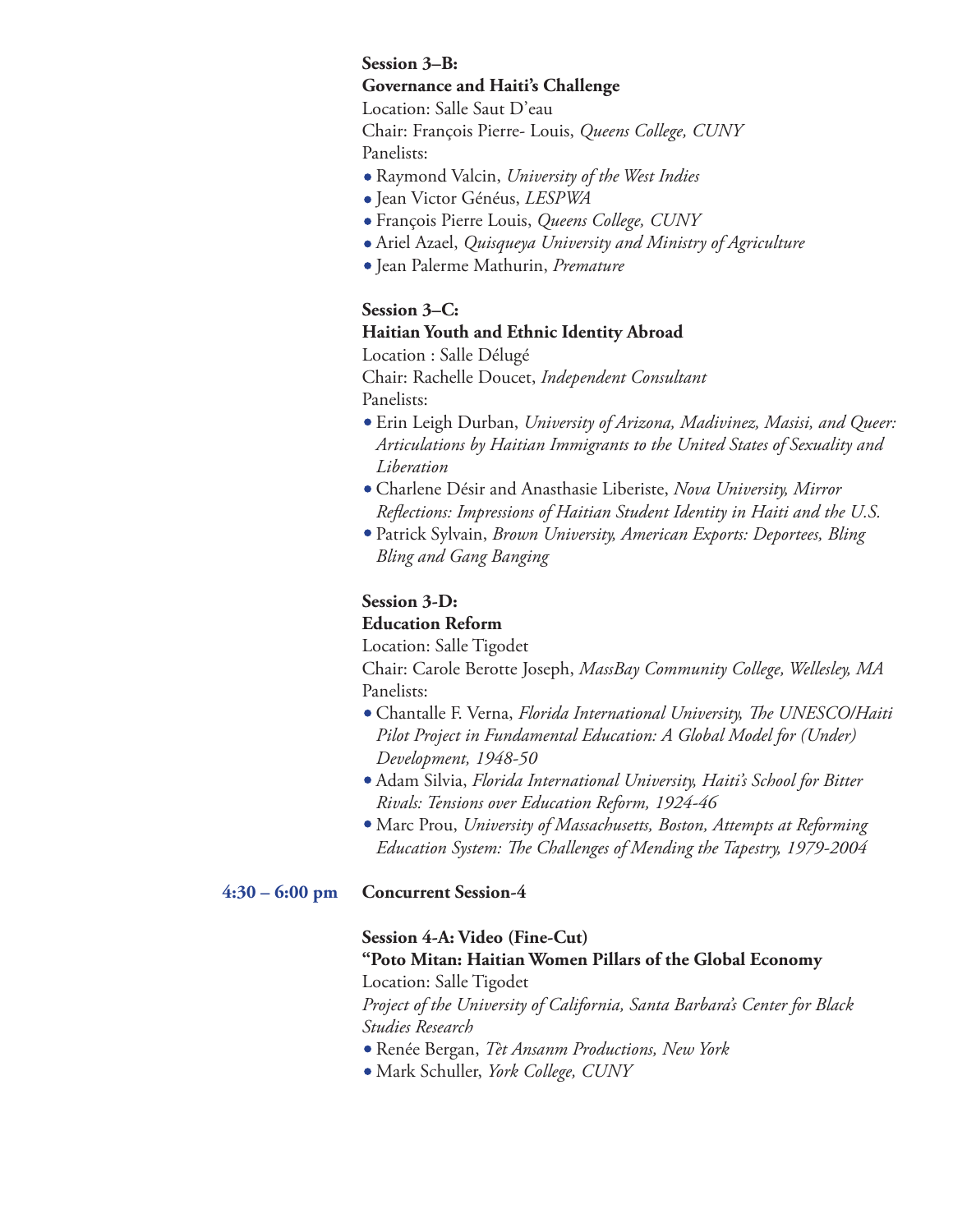## **Session 4-B:**

**Conversations with Emerging Scholars**

Location: Salle Délugé Chair: Charlene Désir, *NOVA University, Miami, FL* Panelist:

Daphnie Bruno, *Howard University, Bridges that Lead Us Home: A Comparative Look at Haiti Students Perceptions of Language, Haitian Ethnic Identity and Psychosocial Adjustments in US and Haiti*

### **Session 4-C:**

**ROUNDTABLE: Rebuilding and Modernizing Haiti's Education System to Support Growth and Development – Presidential Task Force on Education**

Location: Salle Lanzac

Chair: Claire C. Pierre, *Cambridge Health Alliance/Harvard Medical School*

Panelists:

- Jacky Lumarque, *Chair of the GTEF and Rector of University Quisqueya*
- Rosny Desroches, *GTEF and Executive Director of the Civil Society Initiative*
- Cary Hector, *GTEF Member and Dean of the Faculty of Administration Sciences at Université Notre-Dame d'Haiti*

**Board Meeting** *Haitian Studies Association Board Members Only* Location: Le Gargantua **6:00 – 8:00 pm**

**Cultural Event:** Sponsored by FOKAL Location: L'Amphigouri Mistress of Ceremonies: Nadège Tanite Clitandre, *University of California, Berkeley* Introduction by: Lorraine Mangones, *Director of Fokal* Performance by: Ayikodans Company with artistic director Jean Guy Saintus **8:00 – 10:00 pm**

## **Saturday, November 8, 2008**

| $7:00 - 9:00$ am | Breakfast              |
|------------------|------------------------|
|                  | Location: Le Gargantua |

**Registration** Entrance at Club Indigo **8:00 am – 4:30 pm**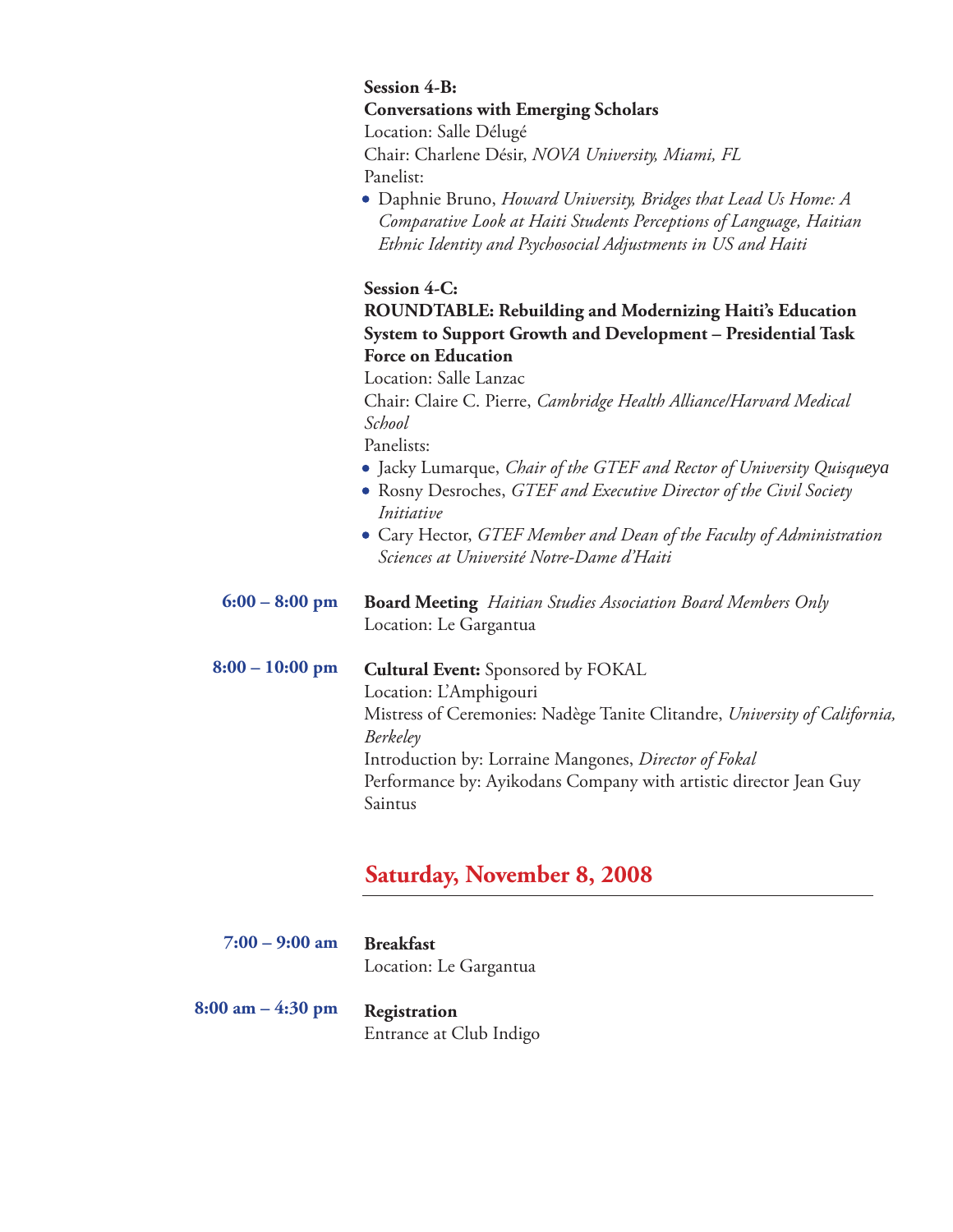#### **Session 5–A:**

**Haitian Students of Florida: United for a Purpose**

Location: Salle Délugé

Chair: Stanley Jean, *Haitian Students of Florida, Advisor* Panelists:

- Ruth Georges, *Haitian Students of Florida, Vice-Chair*
- Sonide Simon, *Haitian Students of Florida, Administrative Assistant*
- Malacia Nicolas, *Haitian Students of Florida, Regional Director*

#### **Session 5-B:**

### **Center for Plantation Propagation – A best Practices Model for Grassroots Collaboration and Food Security**

Location: Salle Lanzac

Chair: Leonie M. Hermantin, *Deputy Director, Lambi Fund of Haiti* Panelists:

- Raoul Henry, *Coordinator (President) AGPGM*
- Micheline Cedieu, *Member AGPGM*
- Ferry Pierre-Charles, *Field Director Lambi Fund of Haiti*
- Paul Rodney Henry, *Assistant Field Director Lambi Fund of Haiti*

### **Session 5–C:**

#### **Haiti's History Yesterday and Today**

Location: Salle Saut D'eau

Chair: Marie Lourdes Elgirus, *MassBay Community College, Wellesley, MA* Panelists:

- Marlene L. Daut, *University of Miami, The Baron de Vastey's Testimonio of Haitian Revolution*
- Yveline Alexis, *UMass Amherst, Charlemagne Péralte in 20th Century Newspapers and 21st Century Interviews*

#### **Session 5-D:**

#### **Landscape, Ecology and Environment**

Location: Salle Tigodet Chair: Tatiana K. Wah, *New School University, New York* Panelists:

- Crystal Andrea Felima, *Cornell University, Haiti's Disproportionate Casualties After Environmental Hazards*
- Hortense Dossous-Parris, *Environmental Specialist, Haiti's Fragile Ecosystem in the time of Global Warming*
- Paul Bick, *University of Illinois, Chicago, Embracing Complexity: Projects and the Making of Socio-Ecological Landscapes in Southwestern Haiti*

#### **10:00– 10:15 am**

#### **Coffee Break**

Location: Passage du Vent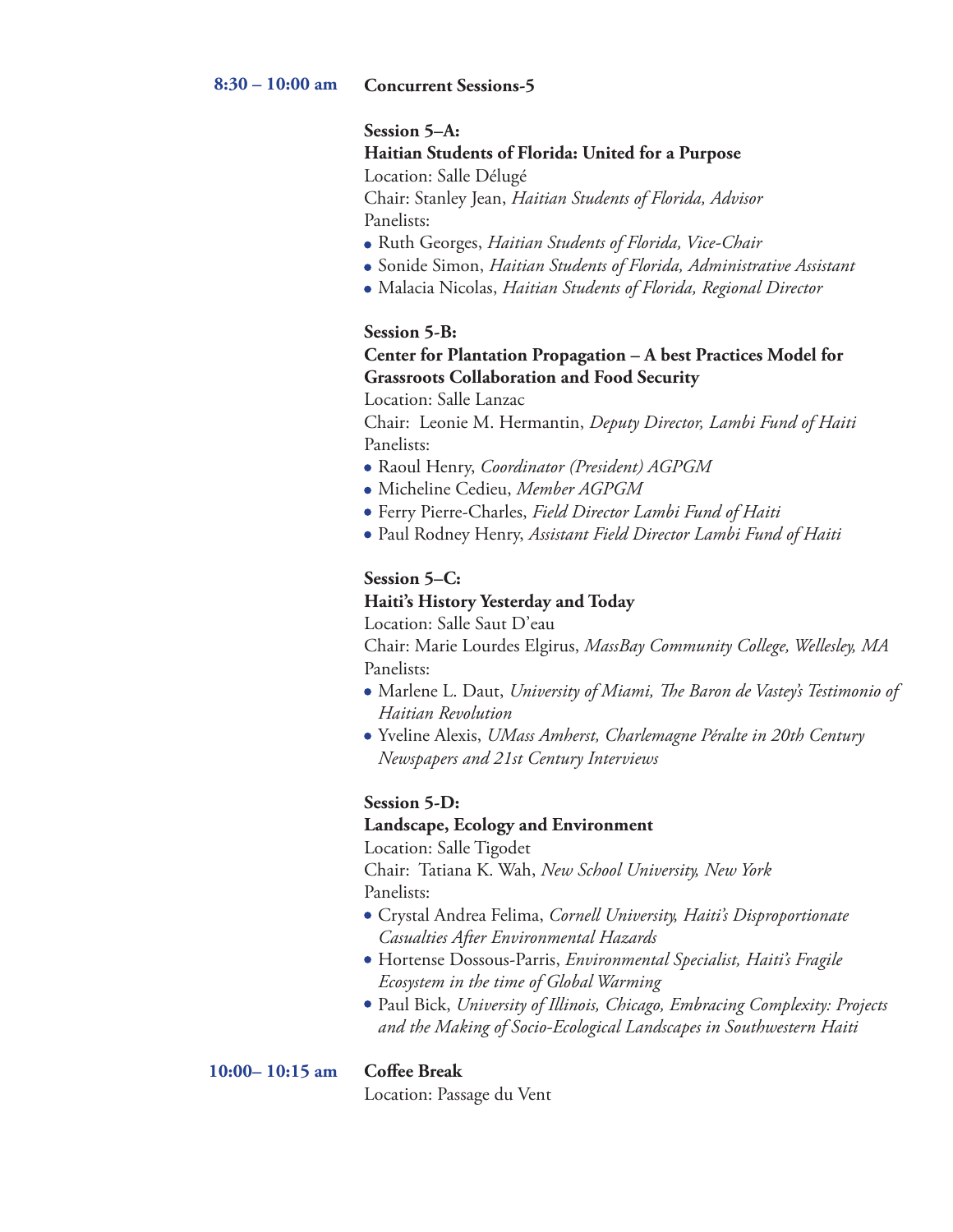#### **Concurrent Sessions-6 10:15 – 11:45 am**

#### **Session 6-A:**

**Restavek or Not? Haitian Children Under Siege**

Location: Salle Tigodet

Chair: Guerda Nicolas, *University of Miami*

Panelists:

- Patrick Sylvain, *Brown University, Sentaniz in the Sixtonian Lens: Subaltern Culture and the Language of Subjectivity*
- Diane M. Hoffman, *University of Virginia, Learning to Survive: Questions Dilemmas and Considerations for Ethnographic Research with Haiti's Restavek*

#### **Session 6-B:**

#### **Colonial History and Race in Haiti**

Location: Salle Délugé

Chair: Yveline Alexis, *University of Massachusetts-Amherst* Panelists:

- Deborah Jenson, *University of Wisconsin-Madison, A Reconsideration of the Haitian Declaration of Independence as Text*
- Regine O. Jackson, *Emory University, Between American Racism and European Colonialism: Haiti and the Paleonomy of Nègre*
- Hugues Mathurin, *Ak chandèl kilti nap konbat fè nwa divizyon*
- Julia Gaffield, *Duke University, "Let that Nation Come": Race and Nationalism in Perceptions of Dessalines's Massacre, 1804*

#### **Session 6-C:**

## **Religious Manifestations, Arts and Transnationalism**

Location: Salle Lanzac

Chair: Barbara Nesin, *Spellman College* Panelists:

- Eugenio Matibag, *Iowa State University, The Floating Homeland: Haitian Art in the Transnational Social Fields*
- Allison E. Francis, *Chaminade University of Honolulu, Hawaii, Serving the Spirit of Dance: A Study of Jean-Leon Destiné and Lina Mathon Blanchet and Haitian Folkloric Tradition*
- Régine Michelle Jean-Charles, *Boston College, Upsetting Stigma: Contemporary Haitian Artists and the Portrayal of AIDS, The Spirit of Haiti and Le president a-t-il le SIDA?*
- Grete Viddal, *Harvard University, Transnational Vodou in Haiti and Boston, USA*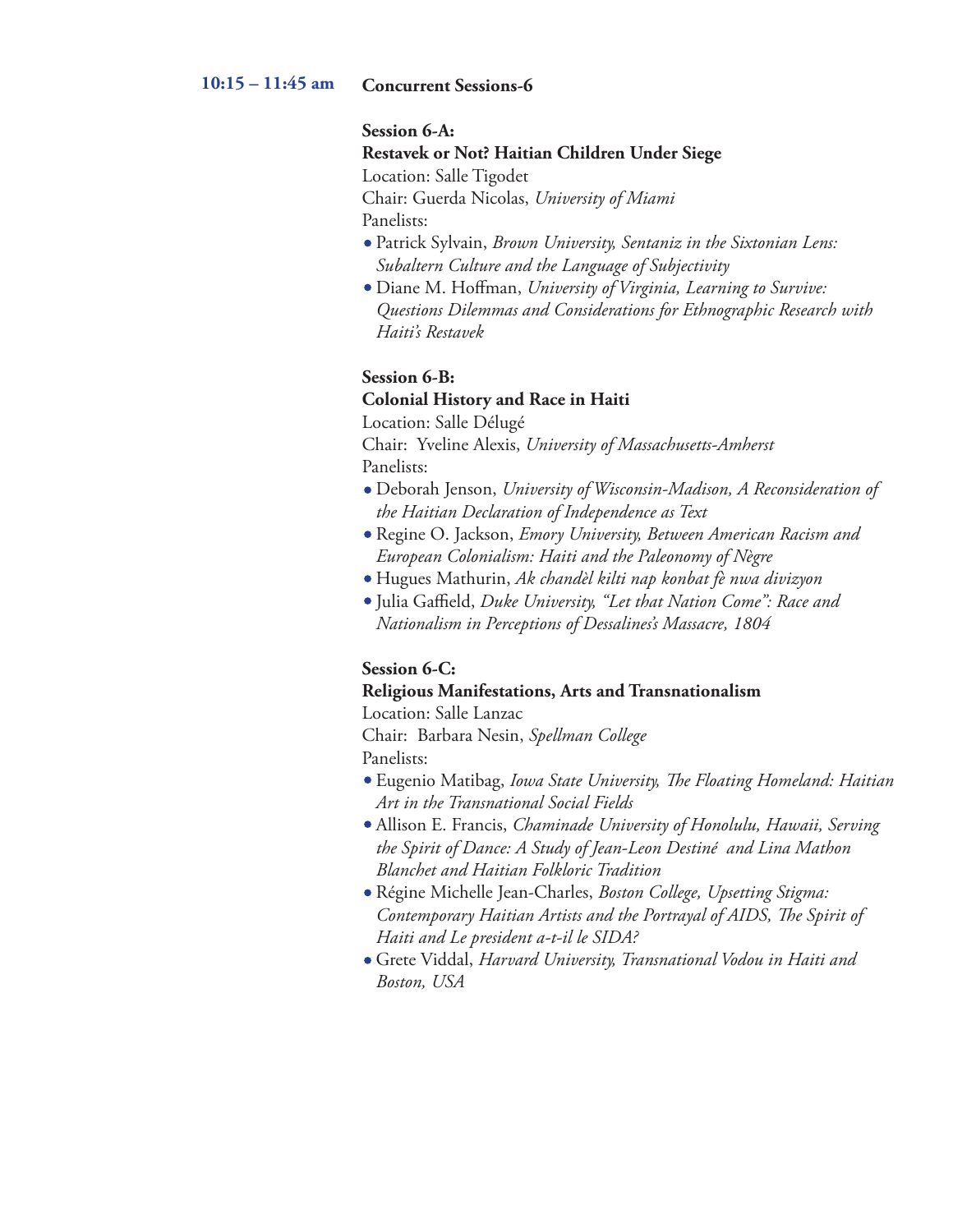#### **Session 6-D:**

**Teyori sou ras, klas, ak relasyon pouvwa ant fanm ak gason : Ayiti denojou e rechèch kole zepòl ant nouvo antwopològ ayisyen e ameriken**

Location : Salle Saut D'eau

Chair: Jean Yves Marie Blot, *Faculté d'Éthnologie*

Panelists:

- Lynn Selby, *University of Texas at Austin, Kote konesans matwòn ak relasyon sosyal yo avèk mas katye popilè anfas lanmè gwo ONG k ap navige nan pwoje sante?*
- Louise Carmel Bijoux, *Faculté d'Éthnologie, Kesyons ras nan reyalite sosyoekonomik peyi Dayiti*
- Roseline Lamartinère, *Faculté d'Éthnologie, Fenomèn grimel bobistò : Poukisa nan dènye tan sa a moun yo chwazi dekale kò?*

#### **Lunch 12:00 – 1:00 pm**

Location: Le Gargantua

#### **PLENARY SESSION: Can Haiti move from Environmental Disaster to Development? 1:15 – 2:30 pm**

Location: Salle Lanzac Chair: Josiane Hudicourt-Barnes, *Secretary, Haitian Studies Association* Invited Speakers:

- Jean Marie Claude Germain, *Ministre de L'Environnement*
- Joanas Gue, *Ministre de l'Agriculture*
- Gérald Mathurin, *CROSS*
- Florence Sergile, *University of Florida*
- Lorraine Mangones, *Fokal*

#### **Coffee Break 2:30 – 2:45 pm**

Location: Passage du Vent

#### **Concurrent Sessions-7 2:45 – 4:00 pm**

**Session 7–A:** 

**Manifesting the Collective Power of Haitian Ingenuity through Art and Performance at the Grand Rue – A Roundtable and Film Screening of the New Documentary "Atis-Rezistans: the Sculptors of Grand Rue" by Leah Gordon**

Location: Salle Tigodet

Chair: Myron Beasley, *Bates College*

#### Participants:

- André Eugene, *Grand Rue sculptor*
- Celeur Jean Hérard. *Grand Rue sculptor*
- Jacques Frantz Guyodo, *Grand Rue sculptor*
- Claude Sentilus, *Grand Rue sculptor*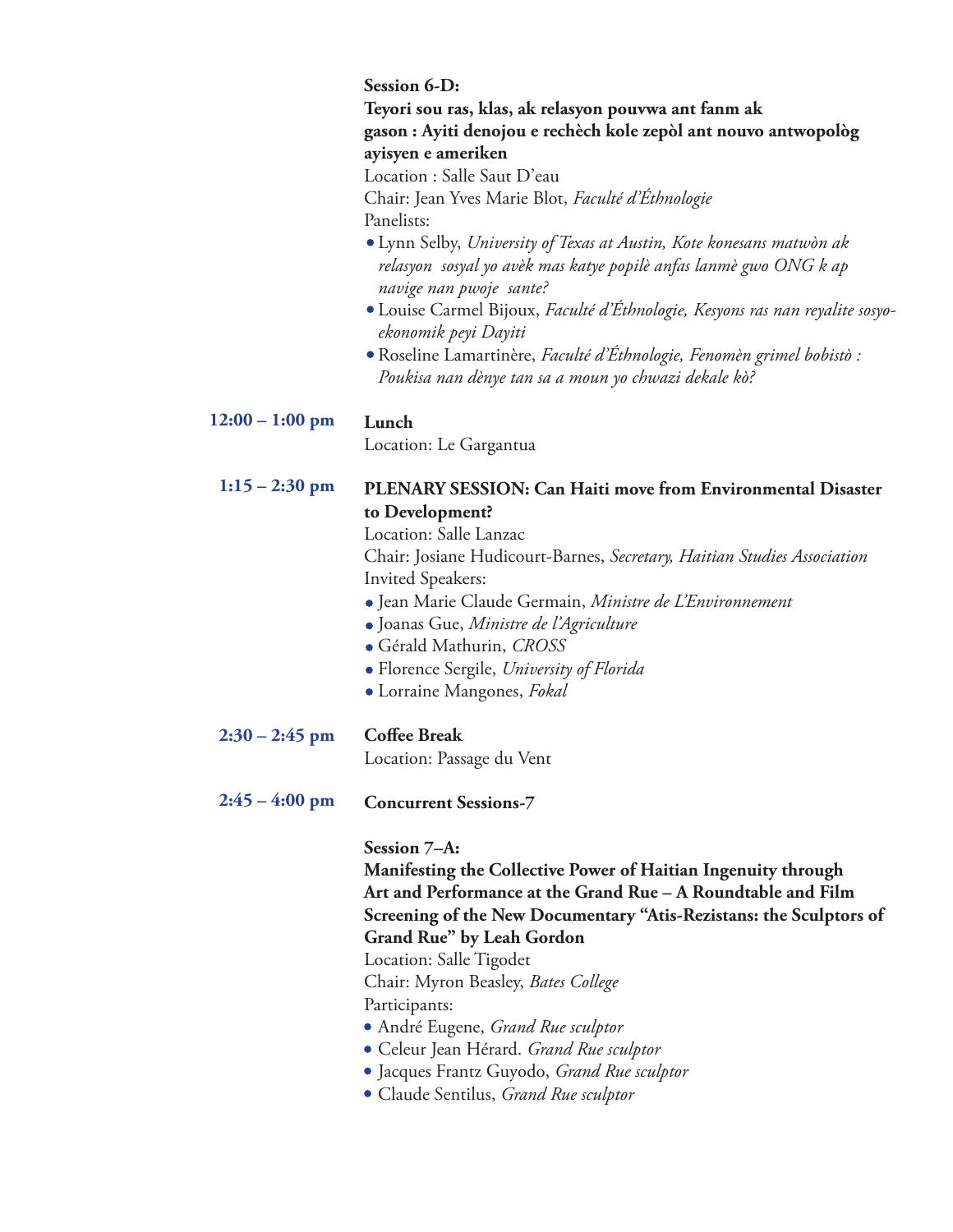#### **Session 7–B: Developmental Strategies for Local Empowerment**

Location: Salle Délugé

Chair: Carolle Charles, *Baruch College, New York* Panelists:

- Doumafis Lafontant, *Springfield College, Ayiti e faz devlopman li François Pierre-Louis, Queens College, CUNY, Building Empowerment and Local Autonomy from the Bottom Up: An analysis of the Haitian Government's Initiative to Empower Local Communities through the Communal Impact Program*
- Mark Schuller, *York College, CUNY, Enfrastrikti sivik, yon zouti pou konprann jwèt ONG a nan peyi Dayiti*

### **Session 7–C:**

### **Haitian Revolutionary Studies and its Global Impact**

Location : Salle Saut D'eau

Chair: Jemadari Kamara, *University of Massachusetts, Boston* Panelists:

- Joyce Hope Scott, *Wheelock College Boston, MA, The Wound and the Dream: Haiti as Liberatory Trope & Symbol of Redemption in African American Discourse of Freedom and Equality in the U.S.*
- Jerry Wever, *Spelman College, A Taste of Freedom: Deserted Plantations & Revolution in St. Lucia 1791-1803*
- Cilas Kemedjio, *University of Rochester, Mémoires des esclavagistes: une lecture d'Haïti et la France. Rapport à Dominique de Villepin, ministre des Affaires étrangères par Régis Debray*

## **Session 7–D:**

### **Haitian Letters from Anathema to Dialogue**

Location: Salle Lanzac

Chair: Marie-José Nzengou-Tayo, *University of the West Indies, Mona* Panelists:

- Nadève Ménard, *École Normale Supérieure Université d'État d' Haïti, Livres en liberté : la caravane des possibilités*
- Adam M. John, *Albright College, The Prospect of Connecting Hearts and Minds in Lettres de loin en loin by Lyonel Trouillot and Sophie Boutaud de la Combe*
- Sarah Davies Cordova, *Marquette University, Que peut un poète pour la mondialisation? : le métier à métisser de René Depestre*
- Christiane Ndiaye, *Université de Montréal, George Anglade et Gary Victor : La Narré en Liberté*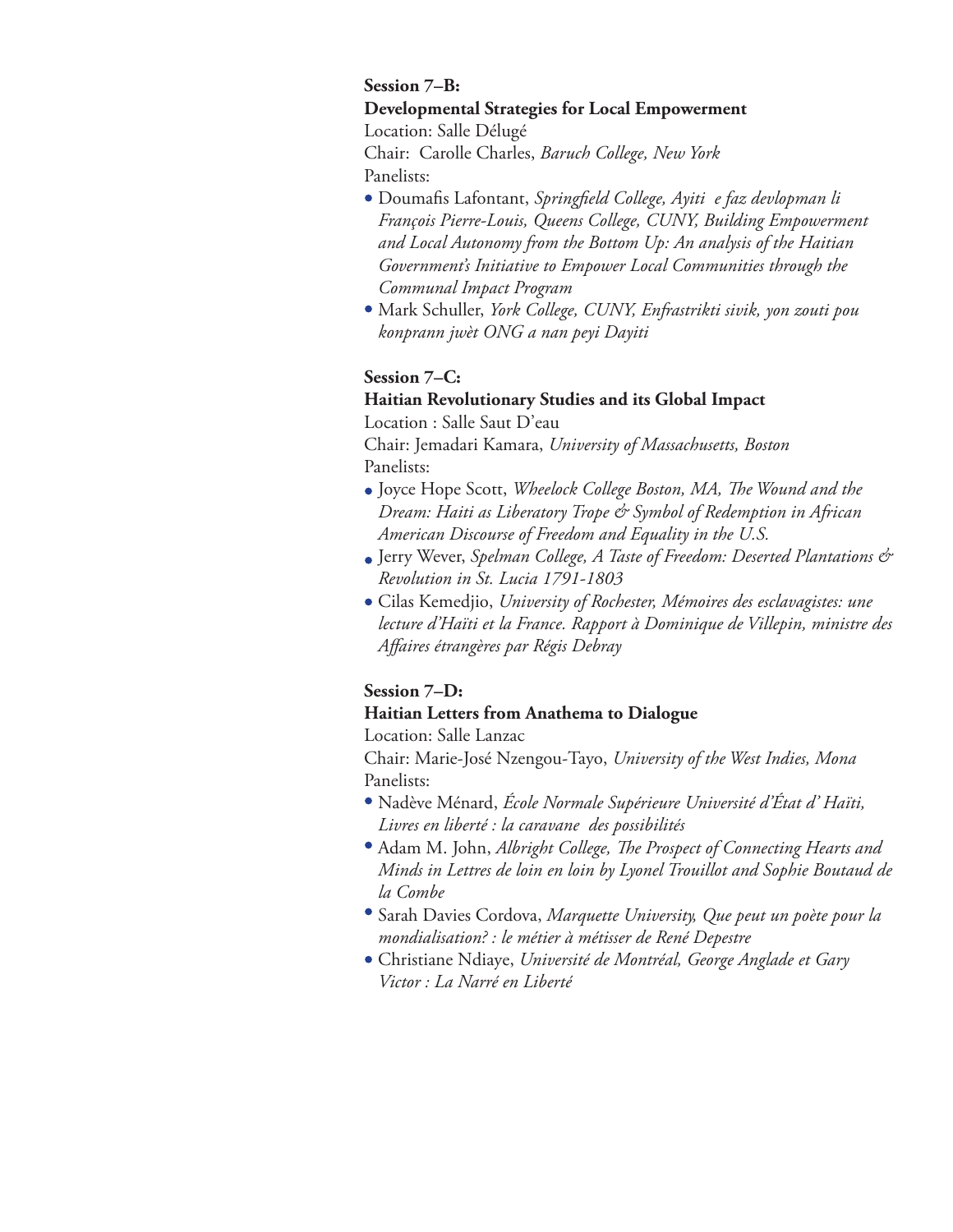#### **Concurrent Sessions-8 4:15 – 5:30 pm**

## **Session 8–A: ROUNDTABLE: On Leadership in Haiti**

Location : Salle Saut D'eau Chair: Chantalle Verna, *Florida International University* Panelists:

- Guitèle Nicoleau, *UNCF Frederick D. Patterson Research Institute, Leadership and Social Change: Theories of transactional and transformational leadership*
- Matthew J. Smith, *University of West Indies, Mona, Haiti as an anomaly? Haitian Leadership in Historical Perspective Representative from the HELP Board of Directors/Administration, Shaping Future Haitian Leaders: Testimonies from the Haitian Education Leaders Program*
- François Guillaume, *Jr., Haitian American Chamber of Commerce of Florida, Emerging Leadership in the Haitian Diaspora*

### **Session 8–B:**

#### **L'Ecole en Haïti Aujourd'hui**

Location: Salle Délugé Chair: Josianne Hudicourt-Barnes, *TERC, Cambridge, MA* Panelists:

- Guy Serge Pompilus, *Project OLPC en Haiti*
- Ronald Jean-Jacques, *Projet d'Education de Base, L'EFACP à l'Ecole Haitienne*
- Roller Saint Pierre, *MENJS, Le Nouveau Secondaire Haitien*
- Guerda Prévilon, *Projet IDEJEN*

### **Session 8–C:**

#### **Sound, Beats and Musical Narratives of Haiti**

Location: Salle Lanzac

Chair: Florence Bellande Robertson, *Foundation Hope of Haiti*  Panelists:

- Manoucheka Céleste, *University of Washington. Negotiating Diasporic Identity through Music: Wyclef Jean and Haiti*
- Rebecca Dirksen, *University of California, Los Angeles, Everyday Constructs of Power and Potential in Contemporary Haitian Music: The Modern Face of Mizik Angaje and Rasin*
- Mary Procopio, *Matt Community College, Challenging Ambivalence Through Musical Performance: The Educational Contributions of Twentieth Century Haitian Composers*
- Chelsey Louise Kivland, *University of Chicago, Of Bands and Soldiers: The Popular Performance and Politics of Bann a Pye in Contemporary Haiti*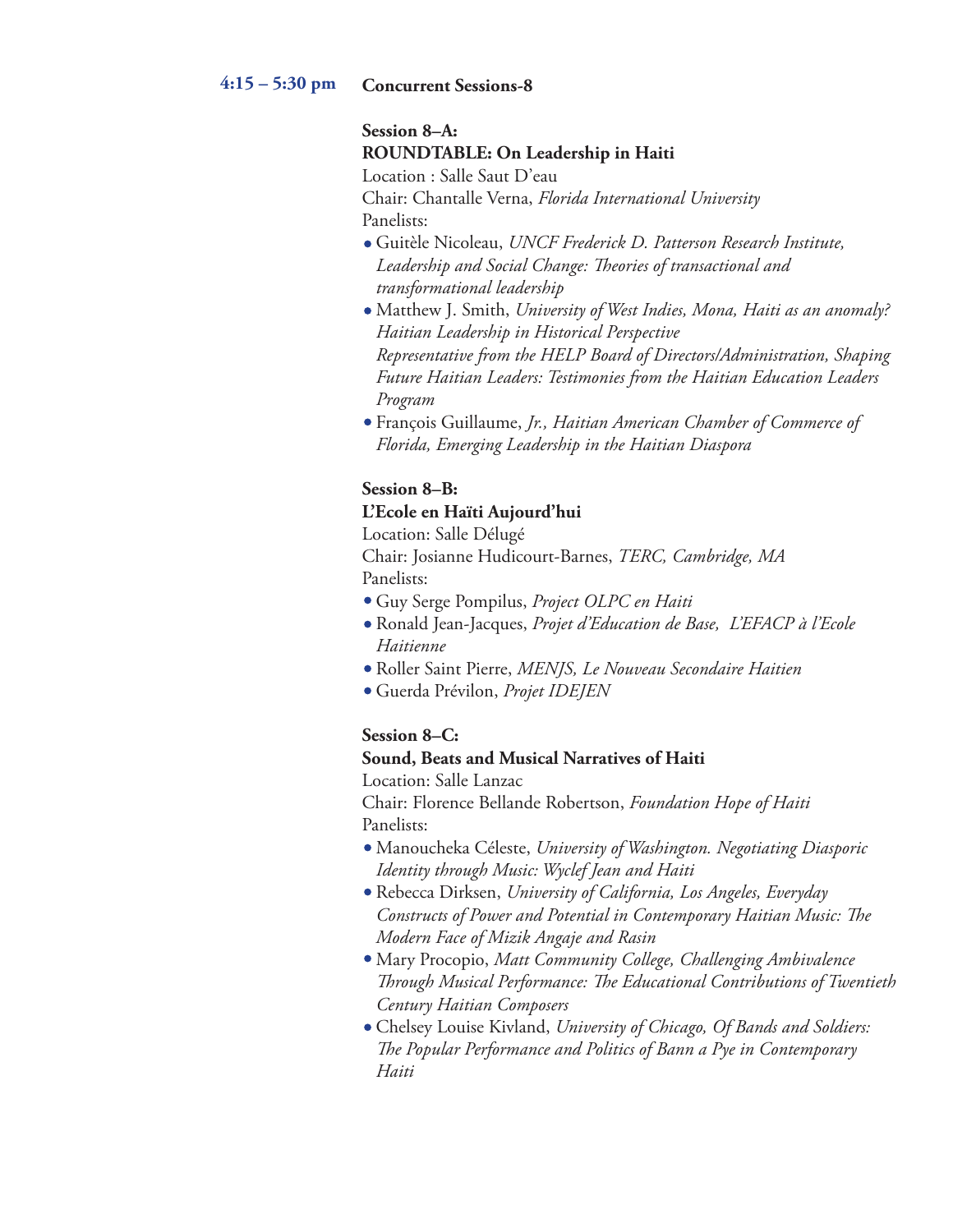|                | Session 8–D: Role of Technology in Learning                                                                                     |
|----------------|---------------------------------------------------------------------------------------------------------------------------------|
|                | Location: Salle Tigodet                                                                                                         |
|                | Chair: Adam John, Albright College                                                                                              |
|                | Panelists:                                                                                                                      |
|                | · Sole O. Adeyemi Adekoya, International Society for Technology<br>Education and Alexandrine Policar, UMass Boston, Maintaining |
|                | Equilibrium in Accessibility to Special Education in Haiti: The role of<br>Technology                                           |
|                | · Patrick Guilbaud, Virginia Tech, Mobile Cayes Community                                                                       |
|                | Healthcare(MCCH): PDAs in a Rural Caretaking Context                                                                            |
|                | • Rebecca Raab, Virginia Tech, Bridging the Digital Divide: Preparing Five                                                      |
|                | Haitian Students to Study Computer Science at Virginia Tech                                                                     |
| 5:30 – 6:00 pm | <b>Business Meeting</b> Open to All                                                                                             |
|                | Location: Salle Lanzac                                                                                                          |
|                | Election for HSA Board Membership                                                                                               |
| 8:00 pm        | <b>Annual Banquet and Award Ceremony</b>                                                                                        |
|                | Mistress of Ceremonies: Guitèle Nicoleau, President, Haitian Studies<br>Association                                             |
|                | • Award for Excellence: Le Nouvelliste and Max Chauvet                                                                          |
|                | Presented by: Guitèle Nicoleau, President, Haitian Studies Association                                                          |
|                | • Award for Service to HSA: Claudine Michel                                                                                     |
|                | Presented by: Carolle Charles, Board Member, Haitian Studies<br>Association                                                     |
|                |                                                                                                                                 |
|                | • Award for Outstanding Service: LeGrace Benson                                                                                 |
|                | Presented by: Marc E. Prou, <i>Executive Director</i> , <i>Haitian Studies</i><br>Association                                   |

Performance by: Troubadour Musician Ti Koka and Wanga Neges

# *Awardees' Biographies*

## *Award of Service*

## **Le Nouvelliste/ Max Chauvet**

Founded in 1898, Le Nouvelliste is Haiti's oldest and largest daily newspaper. For over a century, Le Nouvelliste has been at the forefront of the Haitian print media. The Following is a brief excerpt from their website regarding the creation of the paper:

In 1898, after three attempts, Guillaume Chéraquit, founded "Le Matin" which becomes fifteen months later "Le Nouvelliste." The first issue of "Le Matin" appears on May 2, 1898. Things do not go as planned, on 29 April 1899, Guillaume Chéraquit took the painful decision to suspend the publication of the newspaper. Louis Boutin, a major newspaper advertisers and large trader showed buys the newspaper.

The new director enlisted the brilliant poet Oswald Durand, the author of the immortal poem Choucoune, as editor in chief. With this remarkable new marriage, Le Matin changed its' name to "Le Novelliste" the first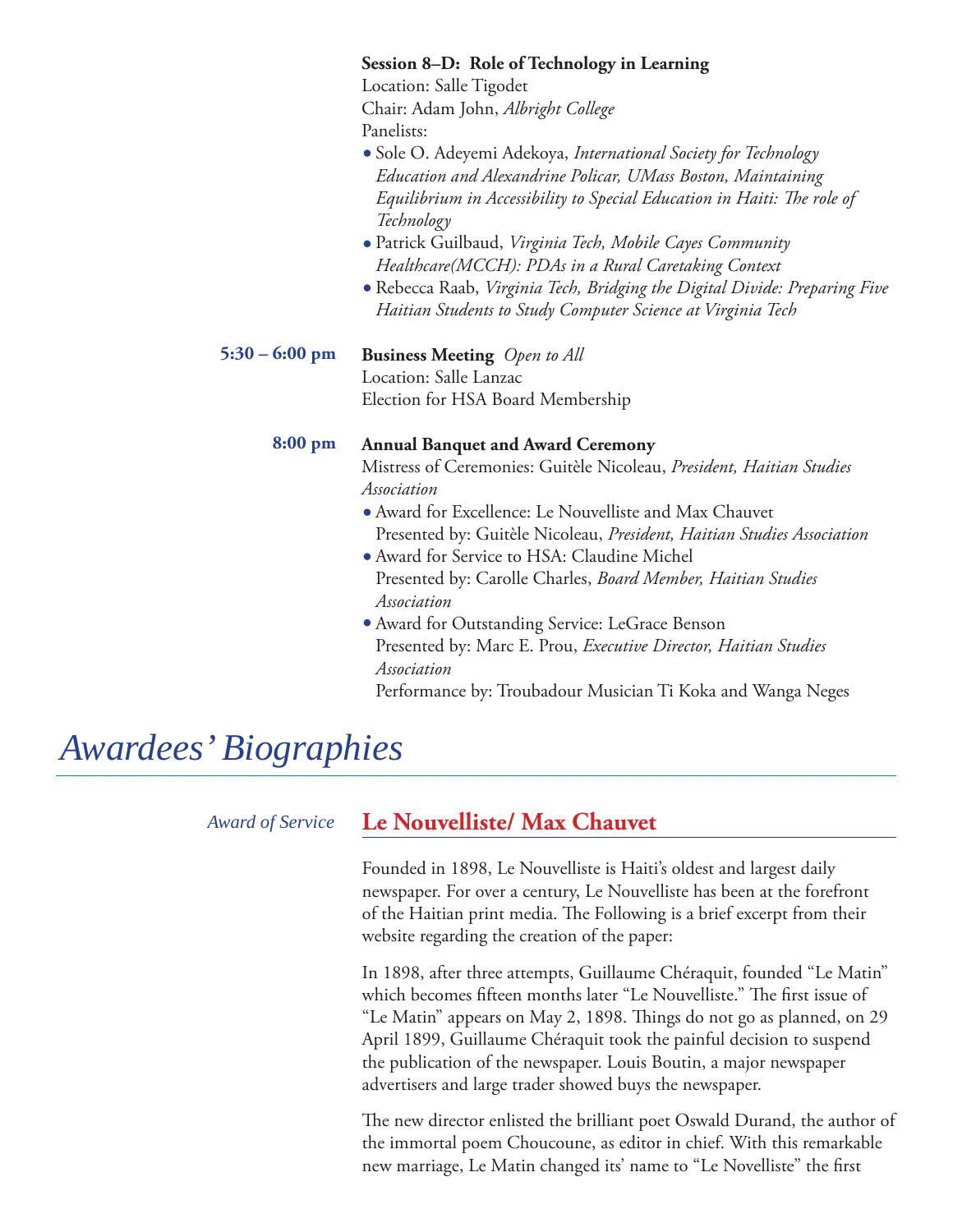issue appeared on Tuesday August 1st 1899. After many triumphs, challenges, variety of leaders, the newspaper continues to thrive.

In addition to the advertising entries, the company operates through its readership. In 1993, circulation was 4500 copies; today it is around 18,000 copies. Under the direction of Max E. Chauvet, the team works continuously to improve the look, topics and readability of the newspaper in 2008 Le Nouvelliste celebrates 110th year in business with a new team and new directions.

#### *Award of Service to HSA*

## **Claudine Michel**

Claudine Michel holds a B.A in Education from Ecole Normale Supérieure, Faculté d'Etat d'Haiti (1980) and a degree in Early Childhood Education from the Ecole Normale de Jardinières d'Enfants (ENJE) (1978). In the late 70s, she also studied Ethnology at the Faculté d'Ethnologie in Port-au-Prince. She holds an MA (1982) and a Ph.D. (1985) in International Education from the University of California, Santa Barbara. While in Haiti, she taught kindergarten and secondary school and served as an adjunct faculty at the ENJE in the early 80s. At the same time, she produced two television series, Dodo Titit and Pawol Ti Moun, totaling over 150 hours of children's educational programs for La Télévision Nationale d' Haiti.

Dr. Michel is currently Professor in the Department of Black Studies at the University of California, Santa Barbara and Director of the Center for Black Studies Research. She formerly served as Chair of the Department of Black Studies, Acting Chair of the Department of Chicana/o Studies and Assistant Dean, Undergraduate Academic Affairs, College of Letters and Science. Her research has appeared in many scholarly journals and other academic venues. She is the author of Aspects Moraux et Educatifs du Vodou Haitien (1985) and a forthcoming volume with Oxford University Press, Offerings: Continuity and Transformation in Haitian Vodou (in press, 2009). She has co-authored Etude Comparative des Théories du Développement de l'Enfant (1994), and has co-edited a number of volumes, including Black Studies: Current Issues, Enduring Questions (2001), The Black Studies Reader (2004), Haitian Vodou. Spirit, Myth and Reality(2006), Vodou in Haitian Life and Culture: Invisible Powers (2006), and Brassage: An Anthology of Haitian Poetry(2005).

Other forthcoming work are two edited volumes, Re-Reading Disney and an anthology on Haitian American author Edwidge Danticat, Crossing Waters and Re-Membering and two other co-edited volumes on Vodou (God in Every Woman and Dr. Gede). She is currently editor of the only peer-reviewed journal on Haiti, The Journal of Haitian Studies, the premier journal published by the UCSB Center for Black Studies Research for the Haitian Studies Association.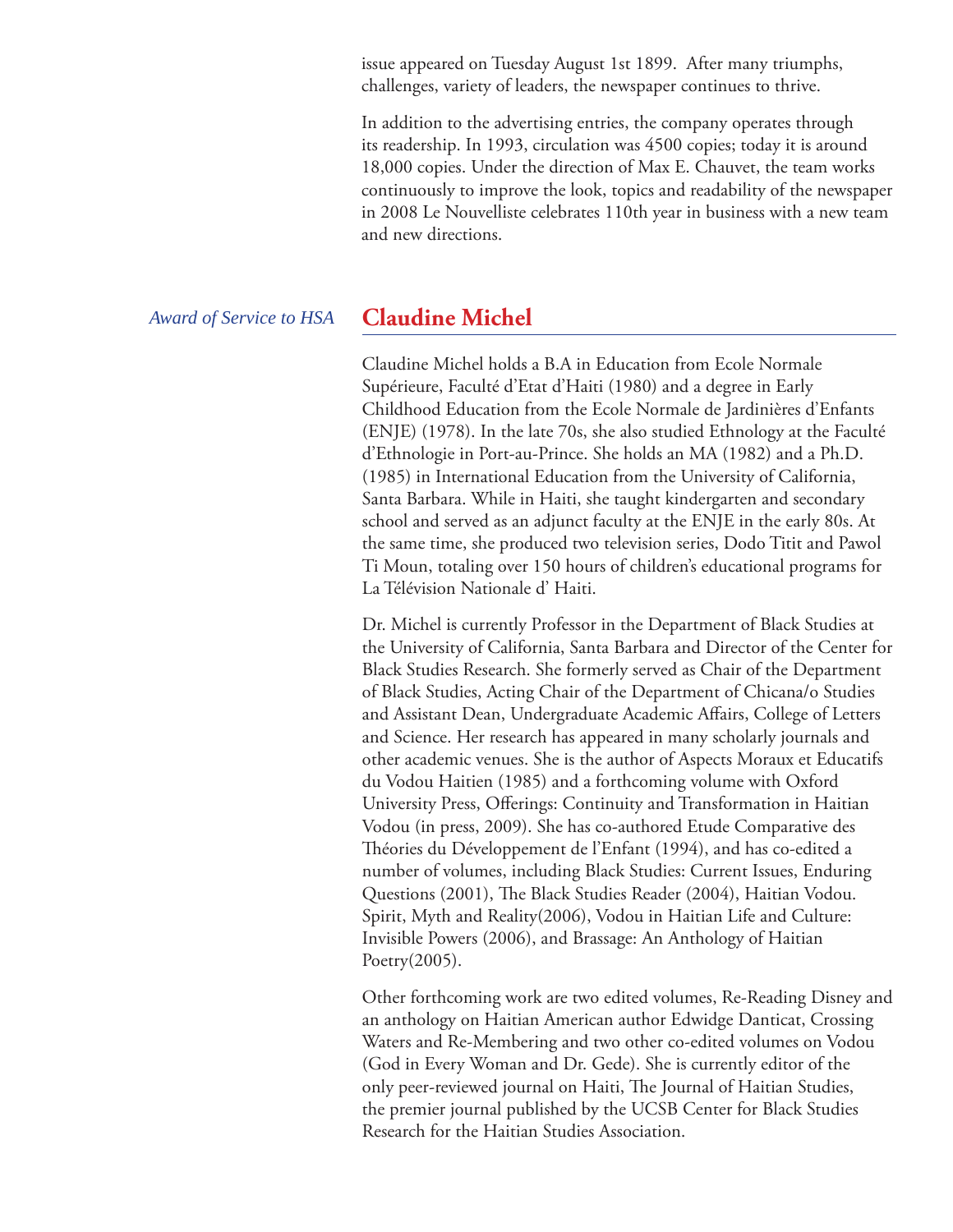#### *Award of Excellence*

#### **LeGrace Benson**

LeGrace Benson holds an interdisciplinary PhD in Visual Perception, History of Art and Philosophy of Education from Cornell University; an interdisciplinary M.F.A. in Art, Philosophy and Education Theory from the University of Georgia; and an A.B. in Art and English Literature from Meredith College. She also did studies in theology, comparative religion, and history of Christianity at the Episcopal Divinity School of Philadelphia; and special courses in film production and film history in various institutions and museums. Currently she is Director of the Arts of Haiti Research Project, Associate Editor of the Journal of Haitian Studies, and a member of the Board of the Haitian Studies Association.

She was Visiting Researcher in the Center for Black Studies Research at the University of California, Santa Barbara in 2005-2006. In 2000, 2001 and 2003 she taught the History of Art and English as a Second Language at the Faculty of Education of Regina Assumpta in Cap Haitien for the Sisters of the Order of Holy Cross. She held a Cornell University Civic Fellowship in 2003-2004 to do special research in local currencies and has been an invited presenter at local currency economy conferences in Italy, Germany and the United States and in several films on that topic. Benson Served as Assistant Professor of history of art at Cornell University and subsequently at Wells College. During that period she also served as Chair of the City of Ithaca Planning Board, Vice Chairman of the Southern Tier Regional Planning Board and Representative to the Tompkins County Legislature. She was Associate Dean at Wells College and Empire State College of the State University of New York. At the Center for Distance Learning of Empire State College she directed the program in Arts, Humanities and Communications, and led a faculty and administrative group in the design of a program for adults returning to college. She is Professor Emerita from that institution.

Author of a number of articles in scholarly journals she has also contributed chapters to books concerning arts, environmental and educational issues in Haiti and the wider Caribbean. A book (How the Sun Illuminates Under Cover of Darkness) concerning the environmental, historical and religious circumstances of imagery in Haitian art is to be published by Ian Randle Publishers in 2009.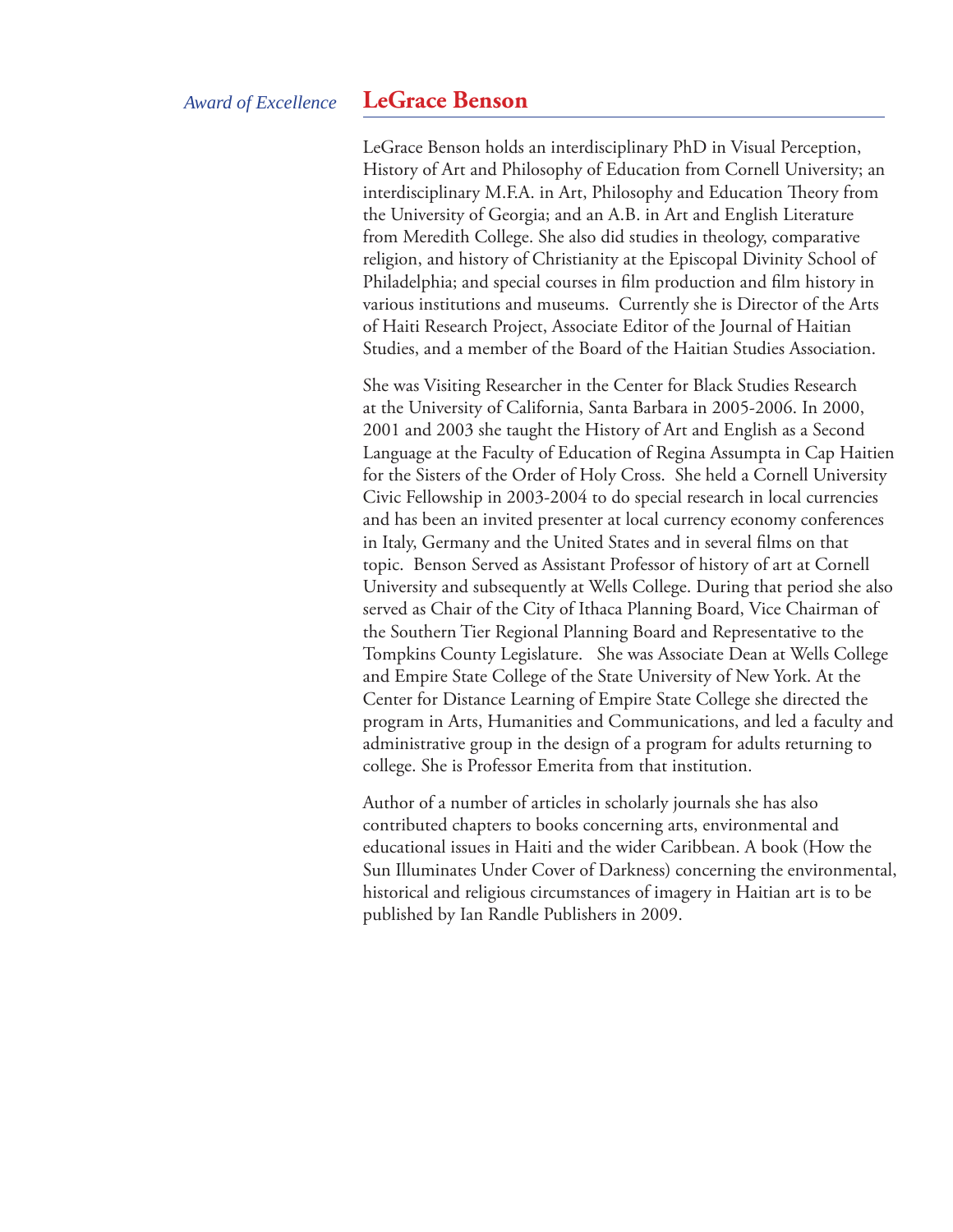# *Index of Speakers*

Yveline Alexis Sole Adetemi Adekoya Patrick Attie Michele Anglade Geneviève Auguste Ariel Azael Josiane Hudicourt-Barnes Myron Beasley LeGrace Benson Renée Bergan Paul Bick Audalbert Bien-aimé Louise Carmel Bijoux Jean Yves Marie Blot Jana Evans Braziel Daphnie Bruno Alix Cantave Micheline Cedieu Manoucheka Celeste Père David César Carolle Charles Camille Chalmers Vilaire Chéry Jean Marie Claude Germain Nadège Clitandre Elizabeth Colwill Marlene Daut Sarah Davies Cordova Fritz Deshommes Charlene Desir Roxane Dimanche Rebecca Dirksen Hortense Dossous-Paris Rachelle Doucet Harry Dumay Erin Durban Troy Elder Marie Lourdes Elgirus James Edwin Eliscar Bernard Ethéart André Eugène Crystal Andrea Felima Katleen Félix Jempsy Fils-Aimé Marisol Floren-Romero Guerdès Fleurant Allison Francis Pierre Enocque François Julia Gaffield Auguste Geneviève Jean Victor Généus Ruth Georges Jonas Gue Patrick Guilbaud François Guillaume Jr. Léonie Hermantin Diane Hoffman Régine O. Jackson Stanley Jean Hervé Jean-Charles Céleur Jean Hérard Jacques Frantz Guyodo Ronald Jean Jacques Régine Michelle Jean-Charles Deborah Jenson Adam John Carole Berotte Joseph Maurice Joseph Father Philippe Joseph Jemadari Kamara Cilas Kemedjio Chelsey Kivland Dumas LaFontant Pierre Michel Laguerre Roseline Lamartiniere Anasthasie Liberiste Kristen Mahlis Margaret Maisel Frederick Mangonès Lorraine Mangonès Hugues Mathurin Eugenio Matibag Nadève Ménard Marie Carline Mérisier Pierre Minn Christiane Ndiaye Guerda Nicolas Malaica Nicolas Guitèle Nicoleau Dieulermesson Petit-Frère Charles Ferry Pierre Francois Pierre-Louis Alexandrine Policar Guy Serge Pompilus Jeremy D. Popkin Guerda Prévilon Mary Procopio Marc Prou Rebecca Rabb Paul Rodney Henry Roller Saint Pierre Mark Schuller Joyce Hope Scott Claude Sentilus Florence Sergile Lynn Selby Carolyn Shread Adam Silvia Sonide Simon Matthew Smith Francel St. Hillien Aletha Stahl Patrick Sylvain Nicole Grangeat Vaget Raymond Valcin Albert Valdman Chantalle Verna Grete Viddal Tatiana Wah Georges Werleigh Jerry Wever Lois Wilcken Bernadette Williams Brooke Wooldrige James Edwin Woolley Patricia Zamor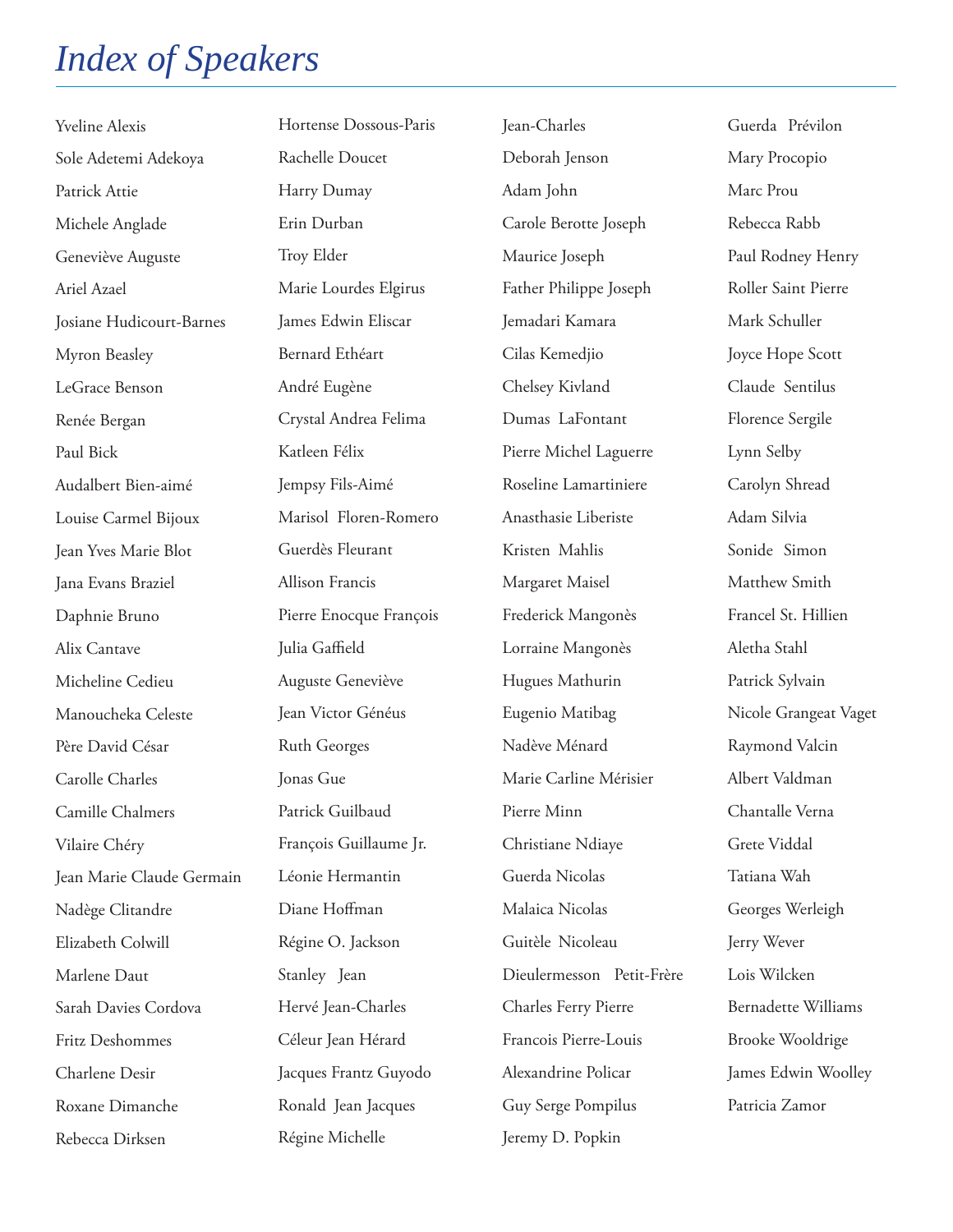|                                                             | Africana Studies, University of Massachusetts, Boston<br><b>FOKAL</b><br>Group Croissance<br>Ministère de l'Agriculture<br>NOVA Southeastern University<br>Black Studies Center, University of California, Santa Barbara<br>School of Education, University of Miami<br>William Monroe Trotter Institute, University of Massachusetts, Boston                                                                             |
|-------------------------------------------------------------|---------------------------------------------------------------------------------------------------------------------------------------------------------------------------------------------------------------------------------------------------------------------------------------------------------------------------------------------------------------------------------------------------------------------------|
| 20th Anniversary Conference Committee<br>& Honorary Members | Guerda Nicolas (Co-Chair)<br>Josiane Hudicourt-Barnes (Co-Chair)<br>Marc Prou, Rachel Doucet<br>Guitele Nicoleau, Kesner Pharel<br>Shauna Marie Murray, Jean Geneus<br>Herns Marcelin, Barbara Lewis<br>Laennec Hurbon, Charlene Desir<br>Albert Valdman, Michele Pierre-Louis<br>Jemadari Kamara, Leara Rhodes, Ariel Azael<br>Pierre Michel Laguerre, Barbara Nesin, Alix Cantave<br>Francois Pierre-Louis, Tatiana Wah |
| <b>HSA Board of Directors</b>                               | Guitèle Nicoleau, President<br>Guerda Nicolas, Vice-President<br>Josiane Hudicourt-Barnes, Secretary<br>Adam John, Treasurer<br>LeGrace Benson<br>Carolle Charles<br>Nadège Clitandre<br>Charlene Desir<br>Barbara Nesin<br>François Pierre-Louis<br>Tatiana Wah                                                                                                                                                          |
| <b>HSA Advisory Committee</b>                               | Florence Bellande-Robertson, Immediate Past HSA President<br>Marie José N'Zengou-Tayo, HSA Past President<br>Kathleen M. Balutansky, HSA Past President<br>Carole M. Berotte Joseph, Past HSA President<br>Alix Cantave, Senior Coordinator<br>Claudine Michel, Editor, Journal of Haitian Studies<br>Marc Prou, Executive Director                                                                                       |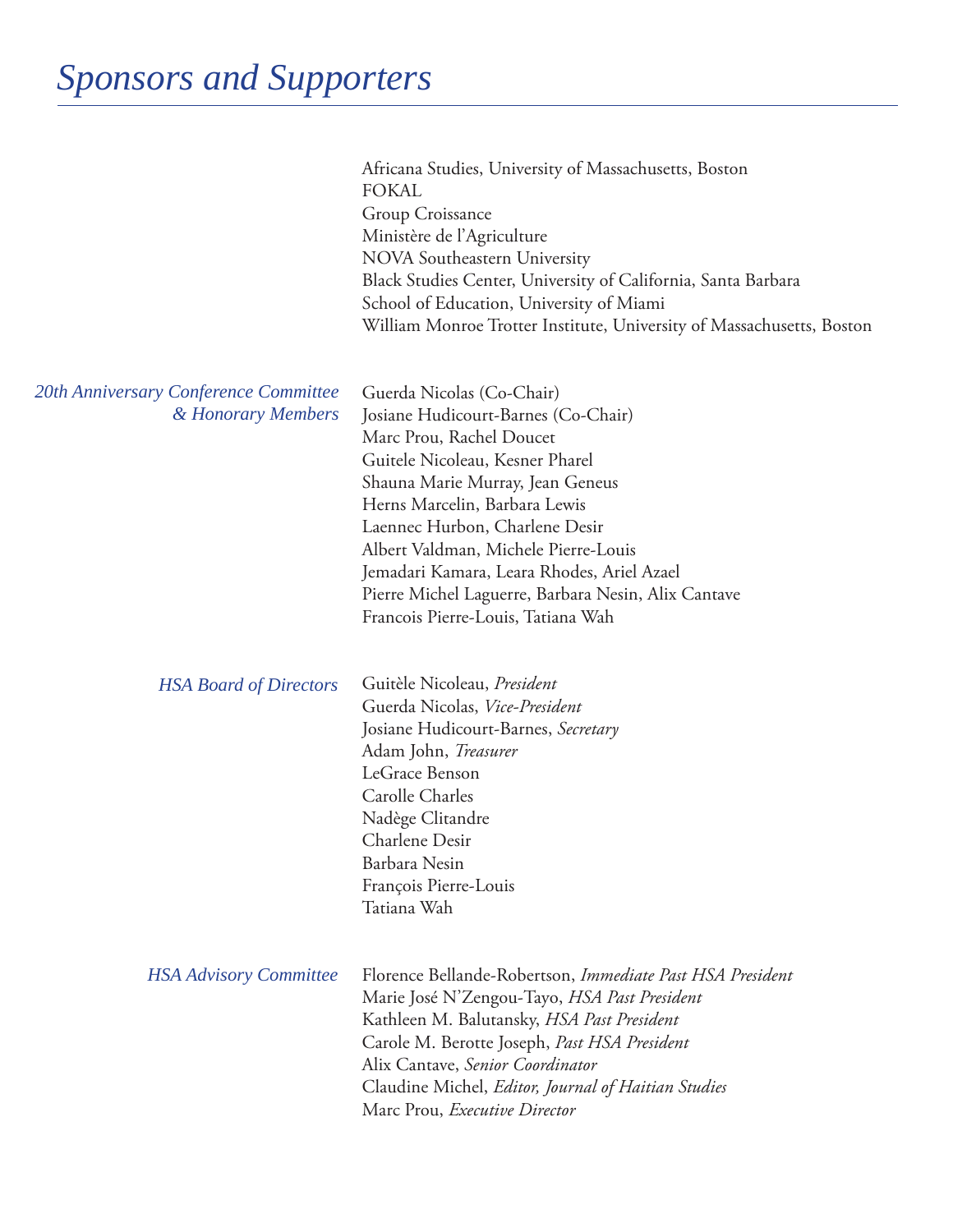University of Massachusetts Boston 100 Morrissey Boulevard McCormack Hall Room 2-211 Boston, MA 02125-3393 *HSA/ Haitian Studies Project*

> Phone: (617) 287. 7138/ 7166 Fax: (617) 287. 6797/ 6799 E-mail: hsa@umb.edu http:// www.haitianstudies.umb.edu

*Special Acknowledgment & Thanks to*

Club Indigo Montrouis BP 2462 Port au Prince - HAITI Phone : +(509) 442. 9999 +(509) 650. 1000 E-mail: contact@clubindigo.net

TOUR HAITI 115 rue Faubert, Petion Ville. Haiti. Tel : (509) 257. 1926 / 510. 2223 / 457 . 5242 info@tourhaiti.net